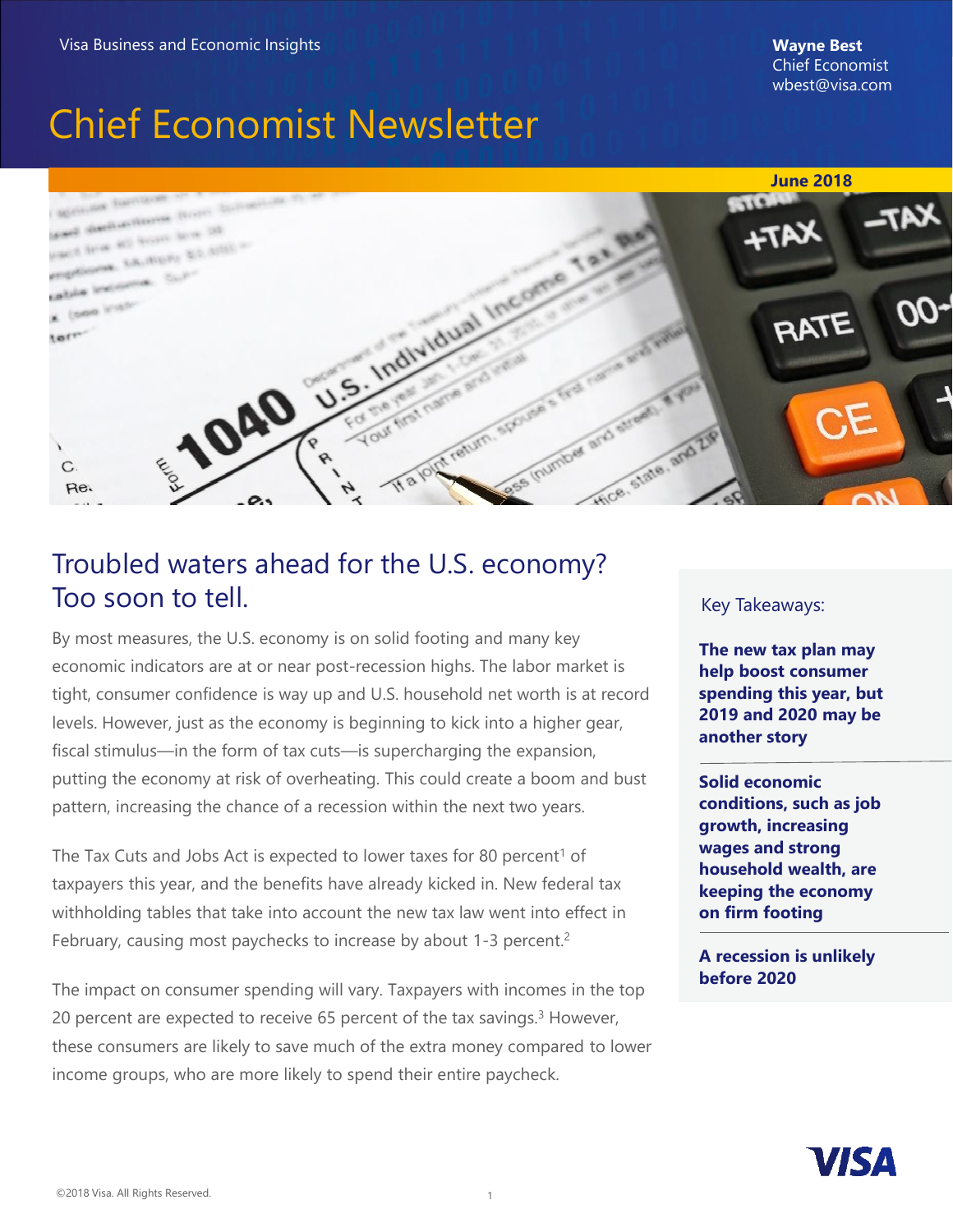## Troubled waters ahead for the U.S. economy? (cont.)

An April 2018 Visa consumer survey showed that only 70 percent of people were aware of the tax reform changes. Among those, less than 40 percent noticed an increase in their take-home pay.

Nevertheless, the addition of more money in people's wallets should support the already positive conditions for consumer spending this year. Unemployment is at its lowest level since 2000<sup>4</sup> and wages are finally starting to increase. Household net worth has reached \$100 trillion,<sup>5</sup> fueled by rising home prices and high (albeit volatile) equity prices. This is encouraging consumers to spend, and 2018 is likely to be a good year for the U.S. economy. Gross domestic product (GDP) adjusted for inflation is forecast to increase 2.8 percent in 2018, up from 2.3 percent in 2017.<sup>6</sup>

#### **The outlook for 2019 and 2020 is less certain**

While not everyone received an income tax reduction under the new law, nearly everyone saw a decline in federal tax withholdings, which may leave millions of taxpayers with an unexpected tax bill in early 2019. The new withholding tables are broad brushstrokes that do not take into consideration each individual taxpayer's situation.

The government is encouraging people to fill out the new W-4 form, but many people likely will not. As a result:

- •Under the new tax plan, an estimated 5 percent of taxpayers will pay higher taxes,<sup>7</sup> with some facing additional implications if their federal taxes withheld in 2018 were too low.
- •Another group will see a tax cut under the new plan, but may still end up paying taxes in 2019 if their 2018 withholdings were also insufficient.

Taxpayers who have high incomes, large mortgages, no children and live in high-tax states may be affected the most. This could have repercussions on the economy, causing some consumers to pull back on their spending in 2019 due to uncertainty surrounding their financial situation.

Although the tax cuts are good for taxpayer's wallets, current fiscal and monetary policy developments are likely to dampen the impact of tax cuts on the economy. Currently, they are out of sync. Tax cuts are propelling growth and fueling demand that is likely to lead to faster consumer price inflation. The Fed is raising rates (albeit slowly) in order to reign in growth and keep inflation centered around its 2 percent target. The Fed has already raised the rate once in 2018 and is expected to raise rates three more times this year and three times in 2019.<sup>8</sup>



Source: Visa Business and Economic Insights analysis of data from the Bureau of Labor Statistics

#### **A recession is unlikely before 2020**

In addition, the yield curve, $9$  which is generally considered to be a measure of investor sentiment on the direction of the economy, is starting to flatten and is currently the lowest it has been since the great recession. If investors become nervous about the current expansion, they will rush to lock in rates for long-term treasuries, causing yields to plummet. Lack of demand for short-term treasuries would cause prices to rise to a higher level than long-term rates, drying up inflation. This would cause the yield curve to invert—a scenario that has predated every recession.

Although job growth and consumer spending are keeping the U.S. economy on firm footing, other factors such as policy uncertainty, market volatility and the possibility of a trade war are creating an uncertain environment. A recession is unlikely before 2020, but it may be a bumpy ride until then. Time to buckle up?